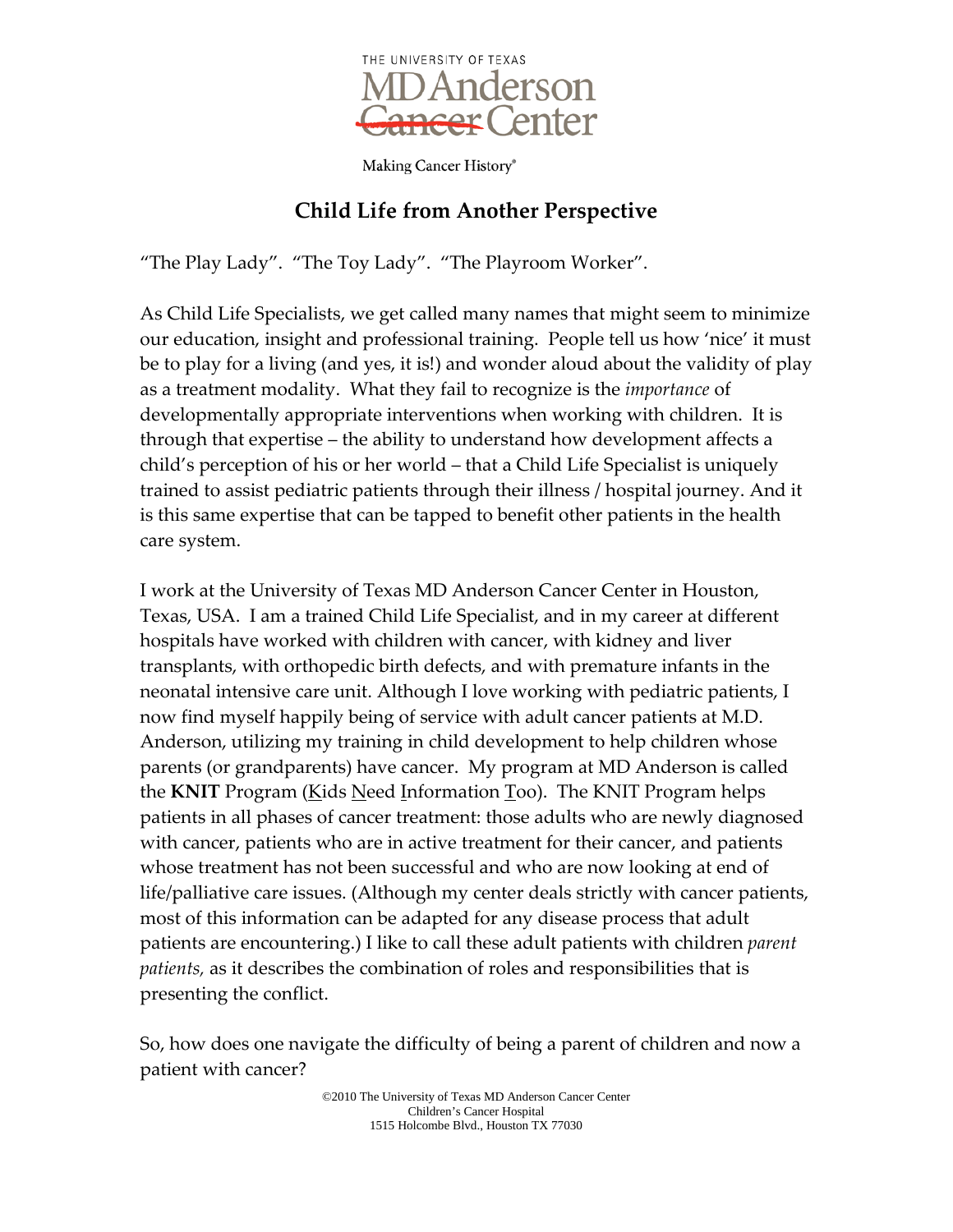

Patients who are newly diagnosed have lots of questions and concerns: Should I tell my children about my cancer? How much should I tell them? What information do I give them? Is there a right way to present the information? And lastly, do they really need to know?

The natural course of action for most parents is to keep things quiet and not 'upset' or 'worry' the kids. They may use terms like mom is "sick" or has a 'booboo', but rarely do parents feel the courage to talk openly with their children about the name of the disease, what the treatment is called, and how it will change things in the family. Parents mistakenly feel if they just pretend everything is "okay" then the kids will not be any the wiser to the changes that are taking place.

The reality (as we all know) is that children are perceptive enough to understand when something changes in the family dynamic, especially when it is something as scary and routine changing as a cancer diagnosis. They see that mom is going to the doctor a lot more than usual. They see that daddy doesn't play or do all of his normal activities. They see the parent gaining or losing weight (and hair) and maybe there are other outward signs of disease as well (i.e. surgical scars). If we just use the word "sick" then we are leaving the children open for many opportunities for misunderstanding. As an example, imagine a child whose parent has been in treatment for some time, and knows that daddy is "sick" but that is all that has been shared with the child. Then comes a day when the parents are at the hospital and the child is staying with grandparents, and the child wakes up with a sore throat and fever. The grandmother says to the child "You are sick, we need to go to the doctor". Given what the child knows about his parent being "sick" and seeing the parent's many absences and bodily changes, imagine what that child might now think ('oh, my, what happened to my dad with his sickness will now happen to me'…) What a breeding ground for misconception and misplaced fear…you can imagine what conclusions that child might draw about what is going to happen to *them!* They don't know that their "sick" is different from their parent's "sick"!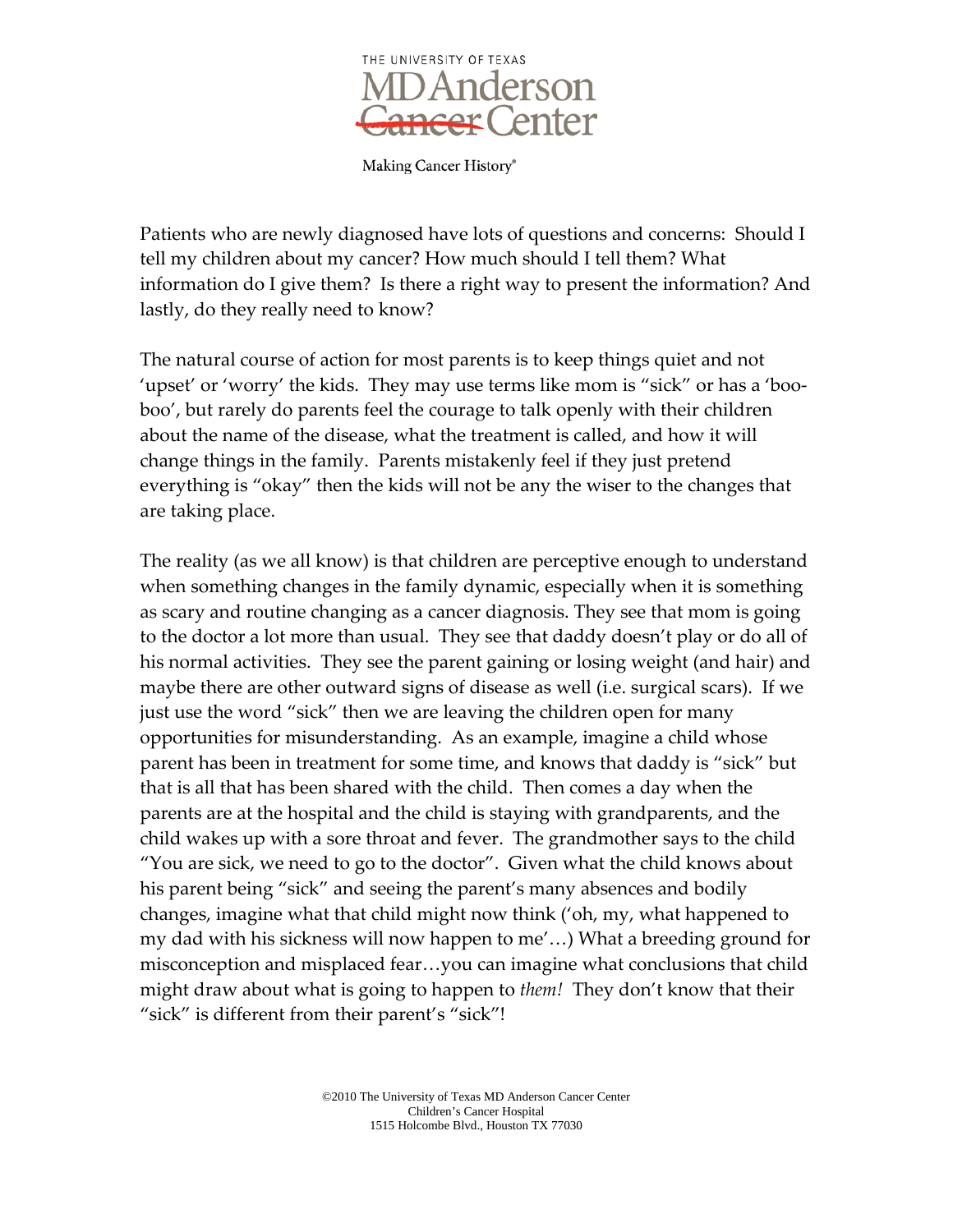

Being egocentric, children also tend to assume that any change is probably a result of their own actions. So it is natural for a child to assume they must have done something bad if a parent suddenly is gone from home more frequently, isn't picking them up at school or playing with them as often, or is in bed not wanting to be disturbed. This is not limited to young children; even elementary aged children up to 10 or 11 will take responsibility for the parent's change in involvement, and assume that it must be something "they" (the child) did that is resulting in the parent's change in behavior. It is important, therefore, for children to have honest information about why this change has occurred.

Beginning the conversation is often the biggest stumbling block for parents who know they should talk with their children but have no idea where to start. I like to suggest to parents to remember the three "C"s of talking to their children about their cancer diagnosis: the illness is called cancer, it is not catchy, and it is not caused by anything the child did or did not do. By using this method, we allow children (even those as young as 3 years old) to give a name to the parent's illness, thereby reducing the possibility of confusion about the parent's illness and any other illness the child might get during the parent's treatment. We help children understand that unlike the illnesses they are confronted with in school which require covering your mouth or staying home from school (flu, sore throat, etc), cancer is not catchy (contagious) and children do not have to worry about catching the illness from their parent. And we reassure children that nothing they did caused the parent's cancer. The parent didn't get cancer because the child misbehaved or because the parent asked the child 1,000 times to pick up their toys!

Describing what cancer is can also be a daunting task. First of all, we need to remember that the word "cancer" doesn't carry with it the negative history that most adults automatically associate with the term. To them, it is just another word. Children younger than 5 years old will generally accept the name of the disease as an adequate amount of information. In fact, most parents report back to me that when they told their 4 or 5 year old children the name of their sickness, their kids said "okay" and ran off to play. Older children, however, can understand basic scientific information and the level can be adjusted to their age. For example, children know their bodies are made of up millions of cells, cells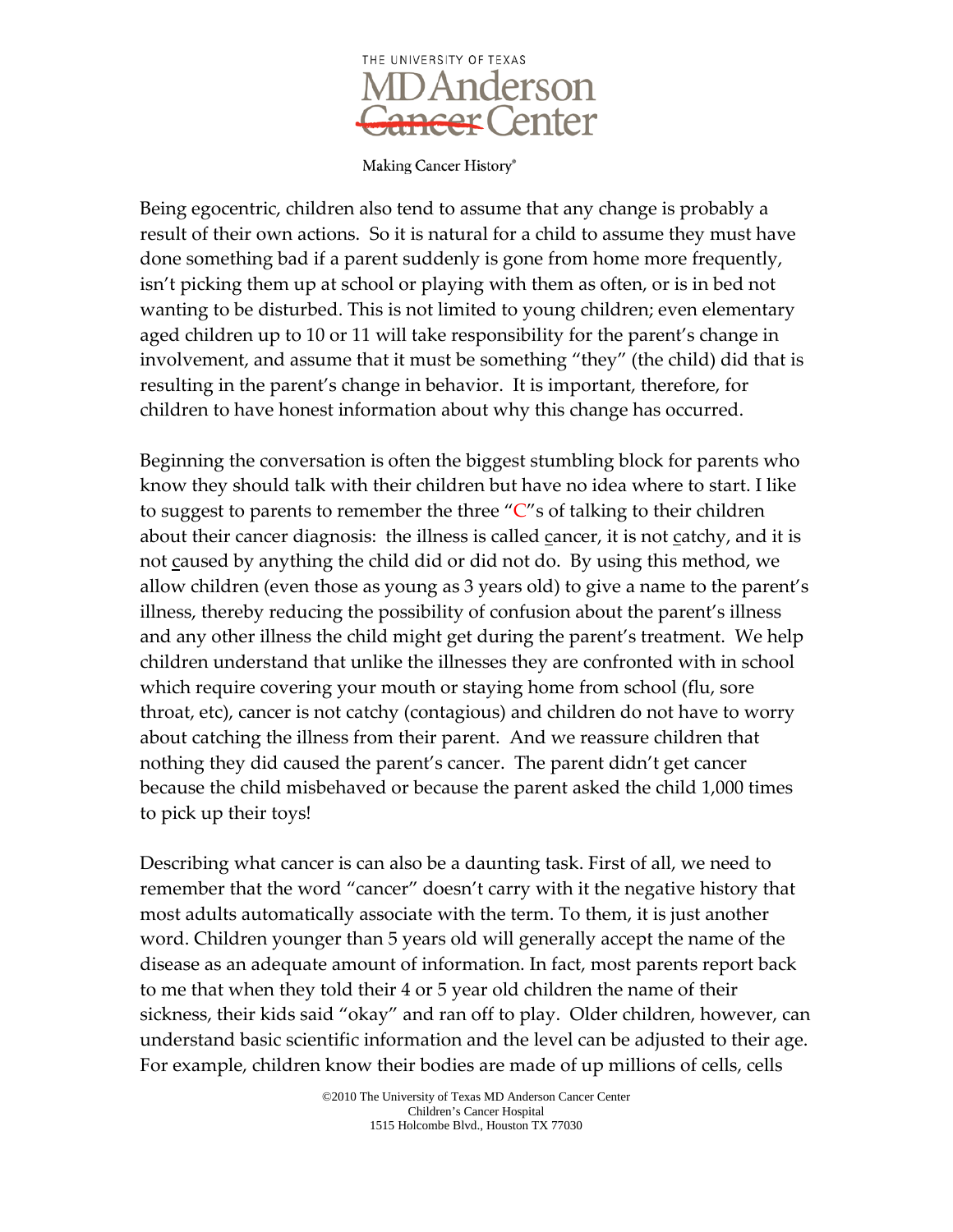

that are always growing more new cells. A good way to demonstrate this is reminding children how their skin "grows new skin" when they skin their knee or elbow, or have a cut. In this same way, inside the body of someone that has cancer, there is a "misbehaving" cell that doesn't behave right. (I like to ask school age kids if they have ever had any students in their class that misbehave…the answer is always yes!) Cancer cells are like these cells, only they grow and make new cells even faster than our healthy normal cells. The cells generally like to stay together, in a "glob" of cells, and sometimes this glob is found in a leg or in someone's tummy, or in their head, and they are called a tumor. These cells will take the place of the healthy cells and so the doctors need to do something to try to make them go away.

Using visual images for children is a technique I always find helpful, particularly when explaining new or difficult concepts. An image I like to use to demonstrate this "glob" of tumor cells is a bunch of grapes. Children usually know what grapes look like, all bunched together. But they also know that sometimes some of the grapes fall off the bunch (much like cancer cells that roam throughout the body).



So this visual not only helps to explain a tumor but will also assist when explaining why and how chemotherapy works. For children over 6 or 7 years of age, this explanation can occur in one setting but please adjust for their ages (that is, lengthier explanations/more details for older children.)

When a patient has leukemia, we adjust this explanation just a bit. Leukemia is a special kind of cancer where the cells don't stay together; instead these cells float around in the bloodstream. Another image I tend to use during an explanation of leukemia is that of a freeway system. The freeways represent the human bloodstream, which traverses the body from the top of the head to the bottom of the toes. Leukemia cells live here, in the bloodstream.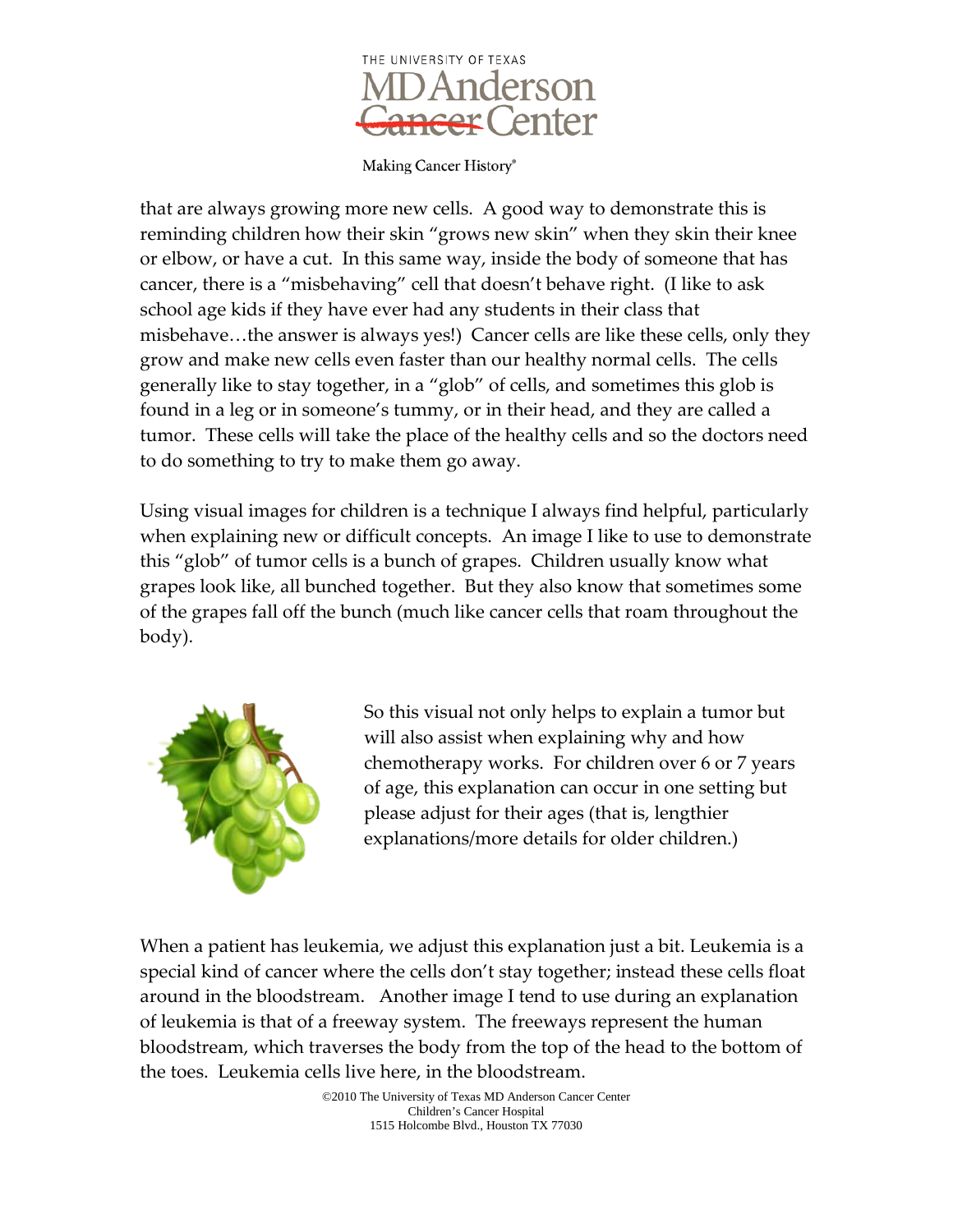



these cancer cells.

Utilizing these two images will help in an explanation of how chemotherapy works. I mentioned before that the tumor cells sometimes fall away from the tumor (bunch of grapes) and if that happens, they too float around the bloodstream (freeway system in our body). Like the leukemia cells, the doctors want to try to get rid of those cells. Explain that there is a special medicine, called chemotherapy, which is used to try to find and attack

Chemotherapy (chemo) works kind of like a video game (again, using an image that the majority of children can identify with). The conversation might go something like this: "Remember we talked about how cancer cells grow really fast, faster than normal cells? Well, the way the chemo medicine works is like a video game. You know how video games are played? Okay, well, the chemo is kind of the search and destroy tool. It goes through the body in that freeway system, looking for fast growing cells in the bloodstream. If it sees fast growing cells it zaps them, just like in your video games." This explanation also works for those times when the parent's hair will fall out as a result of the chemo. The chemo looks for and zaps fast growing cells, but it doesn't always know the difference between good fast growing cells and bad fast growing cells. The cancer cells are the fast growing cells we don't want, but hair, that is a good fast growing cell. (Remind the kids how often they have to get their hair cut!) When the chemo is going on its search and destroy mission in the bloodstream, it will zap fast growing cells, and many times those cells are hair cells. So…sometimes a person's hair falls out from the chemo. But once the medicine is finished the hair will grow back. (An added benefit to this conversation is dispelling the frequent misconception that it is the cancer that makes someone's hair fall out.) Chemotherapy also will be used to try to kill some of the tumor cells, either as a main treatment or to try to shrink the tumor before surgery, so children will have an understanding of why each treatment is used to treat their parent's cancer.

For a patient that is going to have radiation, it can be described as a special light that goes through the skin without hurting the skin. It is aimed at the tumor, and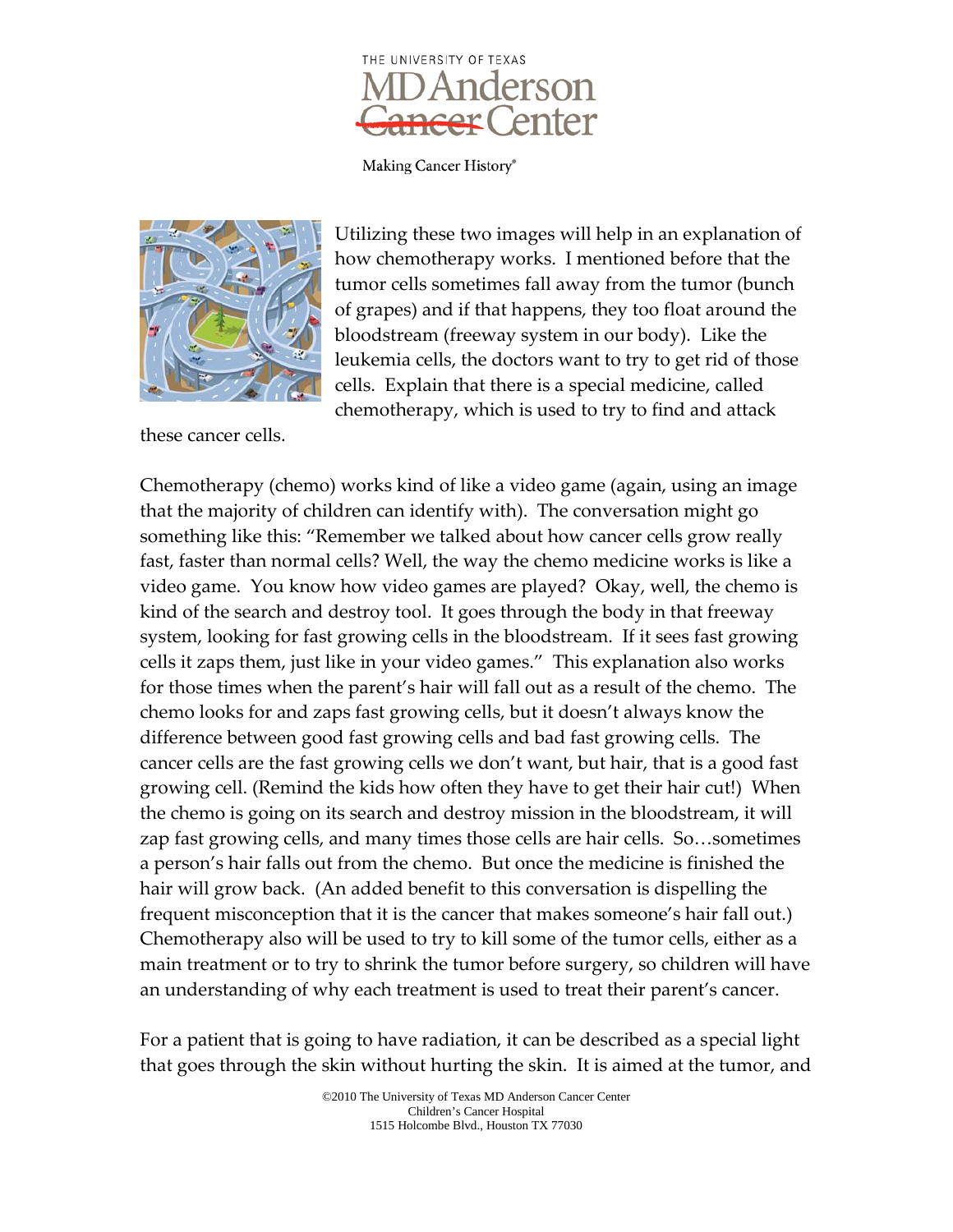

Making Cancer History®

it tries to kill the tumor cells to make the tumor smaller, usually in preparation for surgery.

Other topics that may come up after a new diagnosis refer to how the family's routine will stay the same and what will change. Again, many times these issues will escalate in importance based on the child's age. Teens will be most concerned about how this affects their world, since, as we all know, for teenagers it is "all about them". It is important that parents remember this developmentally normal perspective of teens, so they aren't disappointed or angry with their teens if they seem a bit self-centered. Some topics that should be discussed with all children may include some of the following:

How often does the parent expect to go to the clinic or hospital?

Who will pick up the kids from school if the parent's appointment runs late and they can't pick up the child from school? (If possible, identify 2-3 friends/family members who will be the pick-up person, and share this with the children. That way the child knows that they are not going to be stranded at school if the parent is admitted to the hospital unexpectedly). If some chores need to be reassigned in the family, try to make it a joint decision by the family. Decide what is essential and what can be let go of for a short time.

Reassure children that whenever possible, their routine won't change any more than necessary. School is still priority number one for children. Help them understand that their focus needs to be on school, that this information about the cancer has been shared with them so that there aren't any secrets in the family, and that if anything changes, they will be told. In this way, the children are reminded that they can concentrate on school instead of worrying about what their parent's *aren't* telling them.

Here in the United States, we encourage parents to disclose information to the children's schools. Children spend a great deal of their day at school, away from their parents. Generally, the teachers will be the first to spot any changes in behavior, so they are an important component in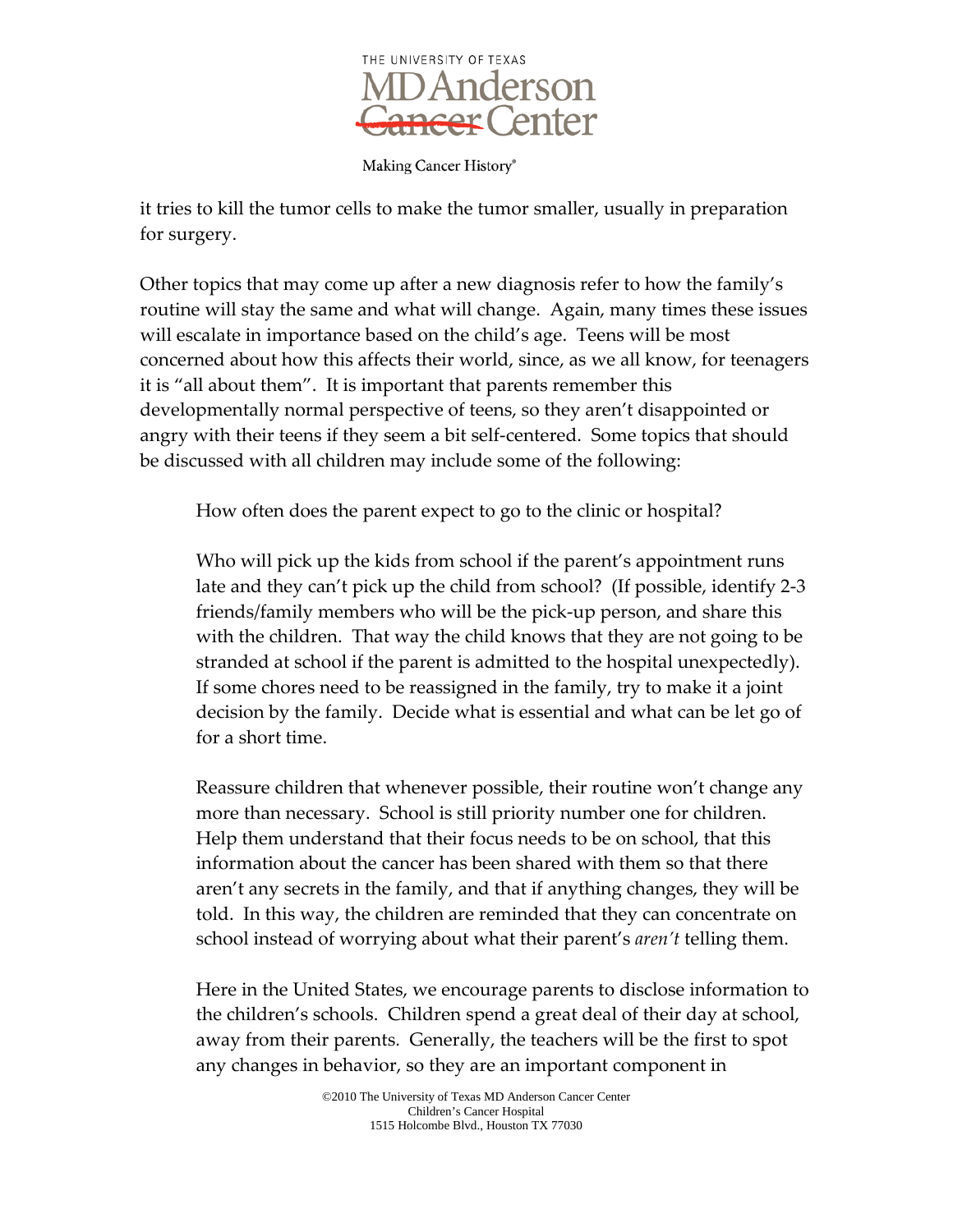

Making Cancer History®

observing how the kids are doing with the changes in routine at home. Also, this allows the teachers to have insight to a child's change in attention/distraction or work ability. There will be differences in cultural aspects of sharing this information with teachers, but given the time that teachers spend with children, we feel it is most important for them to be informed about what is going on with the student.

To assist with the issues children face when a parent is being treated for cancer, support groups can be a great resource. At M.D. Anderson, we use a program design formatted by the Children's Treehouse Foundation [\(childrenstreehousefdn.org\)](http://www.childrenstreehousefdn.org/). They have a 6-week program that focuses on the myriad emotions children face after a parent's cancer diagnosis and how to manage them: happy, confused, sad, angry, and scared. There are weekly hands-on activities that correlate with the 'emotion of the week.' Peter VanDerNoot, Children's Treehouse founder, has put together an amazing training program to initiate such a support group. I encourage you to visit the foundation website and read more about how to implement such a support program for children of adult patients in your own hospital.

## **When Things Get Bad**

What happens, though, when things get bad? Unfortunately, with a diagnosis of cancer often comes the realization that the best medicine isn't working and the patient is going to die. These are tough issues and again, children have a right to know what is going on in the family. The reality is, if a parent is going to die, the children can NOT be protected from that fact. Eventually, they will find out, and in most cases, children find out immediately prior to the parent's death or worse, after the death has occurred. Telling the children ahead of time, in an appropriate time and manner, allows the child to be a part of the family experience and also increases trust in the child's caregiver.

When a parent has been told that there is no more treatment for their disease, they begin to prepare for what will happen next. Often, they feel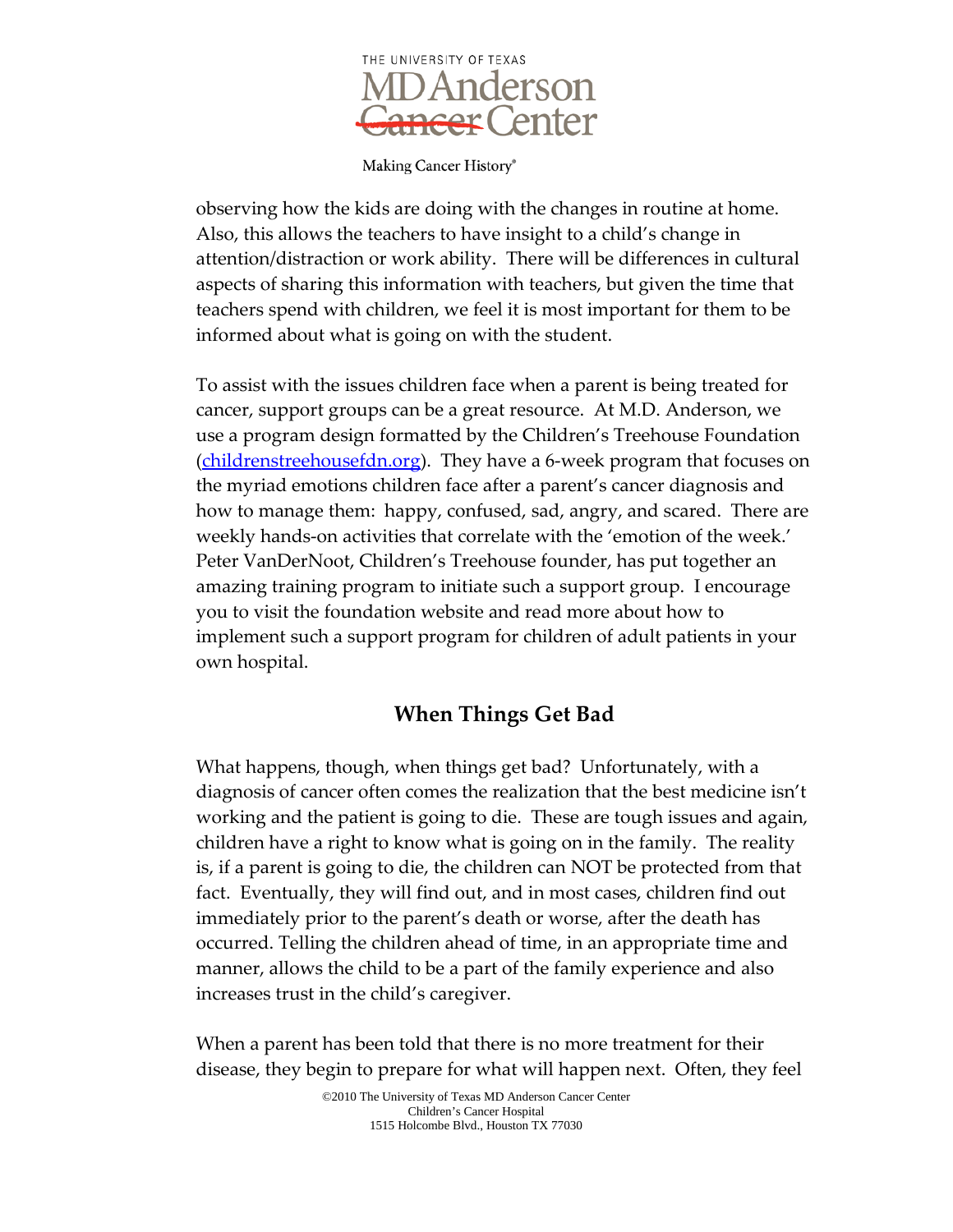

that their children should not know anything, because it will be too disruptive, or too scary, or that they won't be able to continue with their day-to-day lives. But the reality is that children, just like other family members, need honest information in order to prepare for what the future holds. When children find out (later) that the surviving parent or other family members knew to expect the patient's death and chose not to share it with the children, there is anger, resentment, and a deep sense of isolation and loss. And, perhaps most importantly, they lose forever the opportunity to say what they needed to say to that parent one last time.

How to approach this information sharing is of course a delicate issue. Children need to hear honest information, just like they do when a parent is diagnosed, but it is equally important that this news is delivered in a developmentally appropriate way. This is one of the reasons that Child Life Specialists are best equipped for this kind of assistance to parent patients, because treating children in a developmentally appropriate perspective is *what we do.* Both the content of the information and the timing is age dependent.

### **Teens (12 and older)**

Teens, by their very nature, want to be included. They are the most likely to be highly insulted and resentful of secretive information. And while they can be more dramatic than younger children, they are still developmentally and emotionally able to handle more information than their younger counterparts. One of the best ways to approach them is to start by gauging what they know about their parent's illness. ("You know your dad has been battling this cancer for 8 months now. I know things have been kind of hectic, but I was wondering if you would tell me what you understand about his treatment and what the doctors have been doing to treat his cancer.") This allows for an assessment of their perception and an opportunity to correct any misinformation prior to giving them a difficult update. Giving this information is never easy, and it can be very uncomfortable for the family or staff member delivering the news. Keep to facts, and be direct. ("The doctors gave us some difficult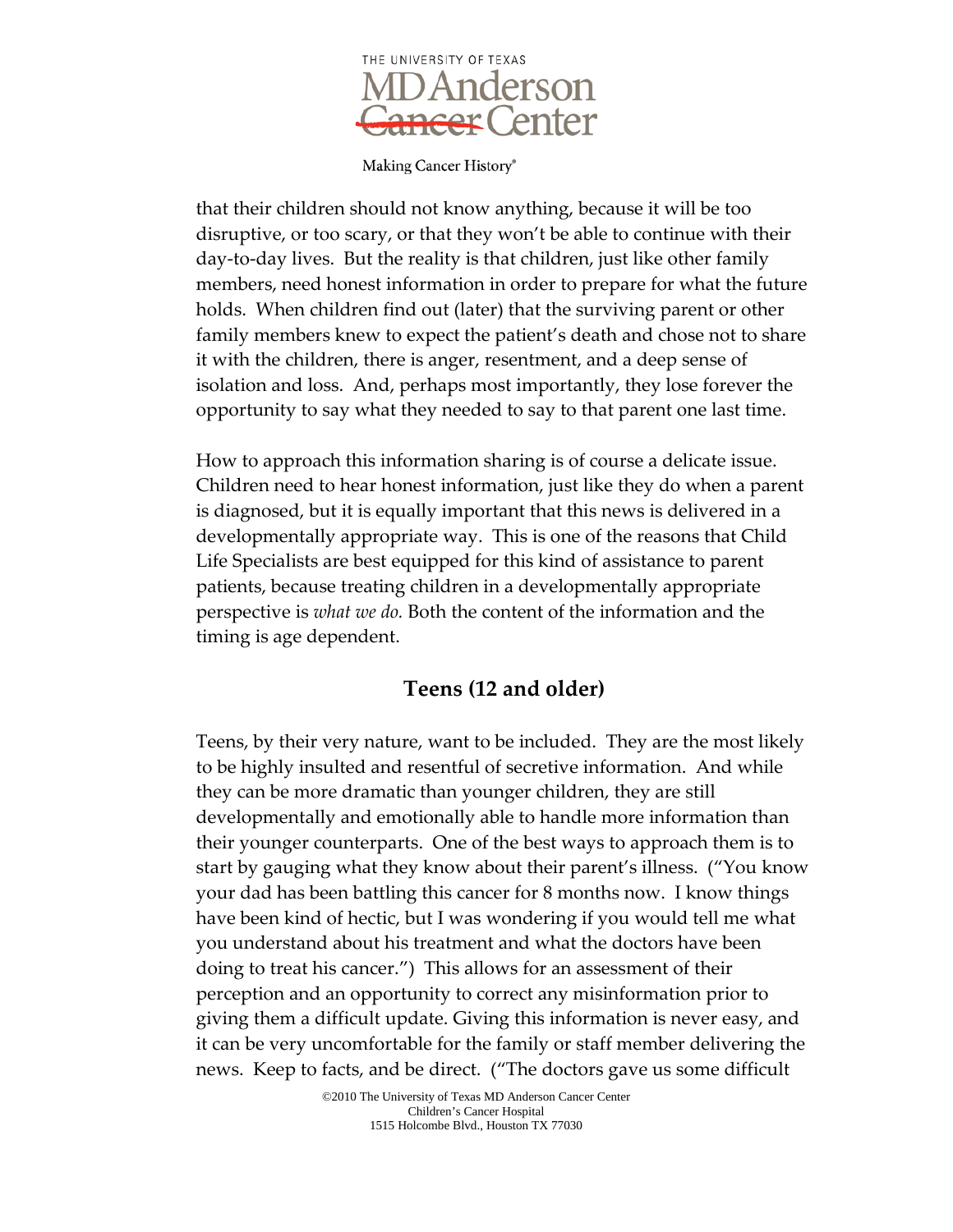

news yesterday. The medicines your dad has been getting aren't working; the cancer is continuing to grow into different parts of his body. At this point they feel that giving his chemo might make him worse and they are going to stop his medicines. His cancer is not going to be cured. Do you know what that means?") This conversation will most likely involve tears and possibly some outbursts of anger. Validating their feelings is the best approach. It does stink. It isn't fair. And everyone wishes it wasn't this way. At this point, they need to be reassured that they will be cared for, and that they have options about how much information they want from here on out. ("As dad gets weaker, if the doctors have an idea about how much longer he will live, do you want that information?") Teens will differ on how much information they want, based on their personality, their family style of communication, and their perceived ability to handle these circumstances. Obviously, culture plays a big part in this as well. In many cultures, children accept that adults will tell them what they need to know when they need to know it. However, as teens are developing into young adults, overall their wishes (across cultures) are to be treated in a more adult manner. This includes having an open system of communication and not keeping important information from them. Ideally, this information should be provided to teenagers weeks (4-5) ahead of the patient's death. This of course is not always possible, but the safe rule of thumb is that whenever the adults know about a patient's terminal status, teens should know earlier than younger children.

One thing to remember: as mentioned in the topic of diagnosis disclosing, teens at this age can be pretty self absorbed, and their peer group is usually their most important concern. So even with difficult information like this, teens may revert to reliance upon their social group for support. They may feel an immediate need to distance themselves from the truth at hand and escape to a safe place with their friends where clothes/activities are their greatest concern. This is a developmentally appropriate response and allows them time to process the information they have received. Allow them time to be with their friends, but revisit the conversation within the next day or so. Encourage them to talk with a friend, a teacher/coach or an adult relative about what they have heard.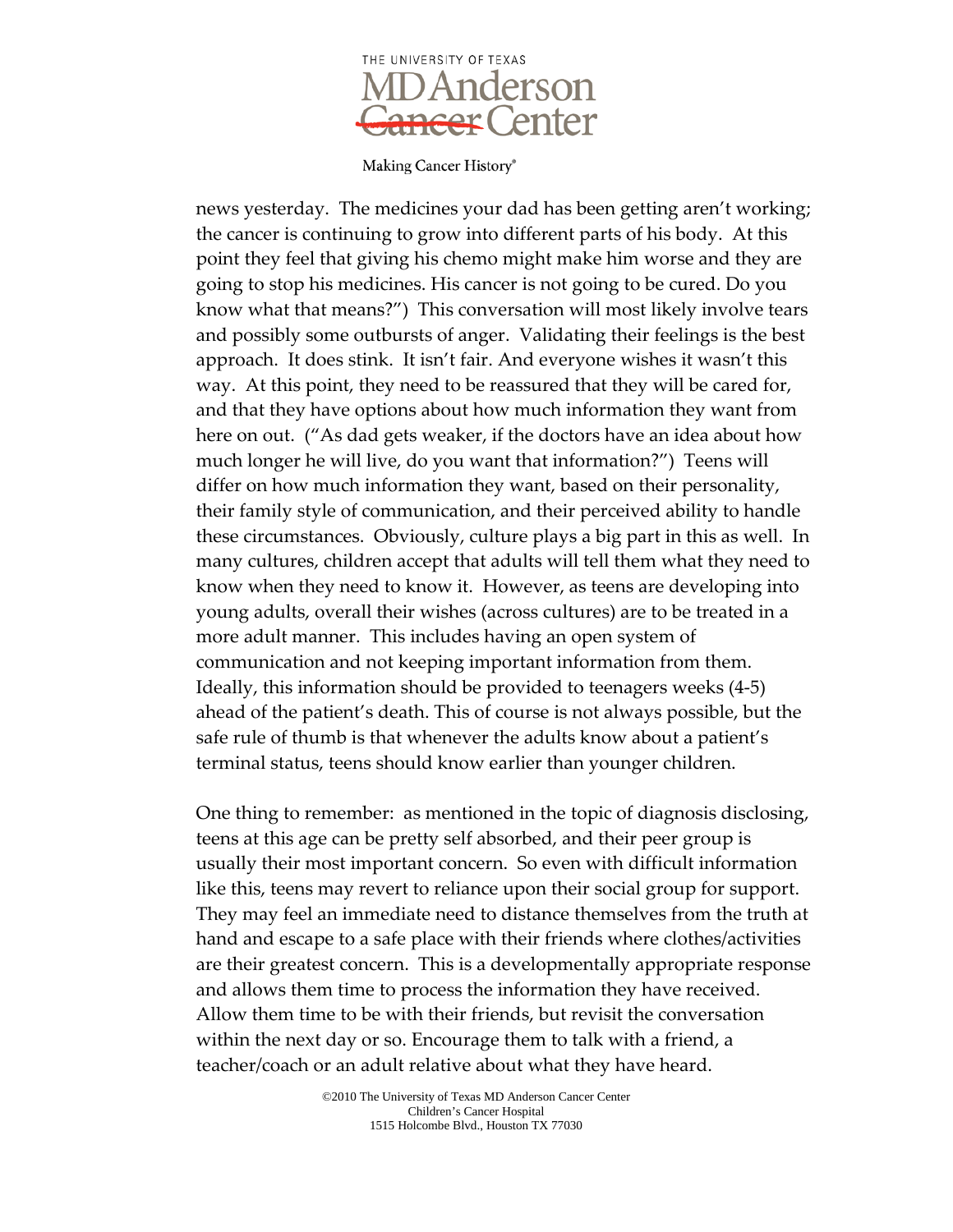

#### **Children 7-12 years of age**

Like teens, it is important to assess what school aged children comprehend about their parent's illness. Ideally, they would have been given honest information about their parent's diagnosis, but many times the family has only used the word "sick," then when the news is delivered that the patient won't be cured, families realize they need to start giving the kids more honest information. So for children of this age, the first step must be to assess their understanding. ("What can you tell me about why mommy goes to the hospital so much"?) Here you will encounter kids at any point along a continuum of not knowing anything (therefore requiring a crash course in explaining cancer) to being relatively well informed about their parent's disease. I like to proceed then with a question for them: "Have you ever thought about what would happen if the medicine didn't work?" This lets you know how much they have thought about the possibilities and also is a good way to open the conversation about the future. Again – "The doctors have said that the medicine isn't working, mommy's cancer is very strong and it is continuing to grow in her body. They are going to stop giving her the medicine because it is hurting her more than helping her. But if the cancer keeps growing, what do you think will happen?" Answers might be anything from a shrug of the shoulders to answers like "we could try different doctors/medicine" to "she could die". Generally I like to let kids go through their choices about what might happen next, because in this age range (even at the younger end) children are becoming aware that sickness can result in death. Allowing them the time to give voice to what could happen is usually the first time that they have actually said "she could die", even though they might have thought about it. Kids (and actually many adults) carry the mistaken notion that 'saying it might make it happen' and so they have never talked about their concern that this disease could make their parent die. Being able to verbalize their fears / concerns is an important first step to coming to terms with the future reality.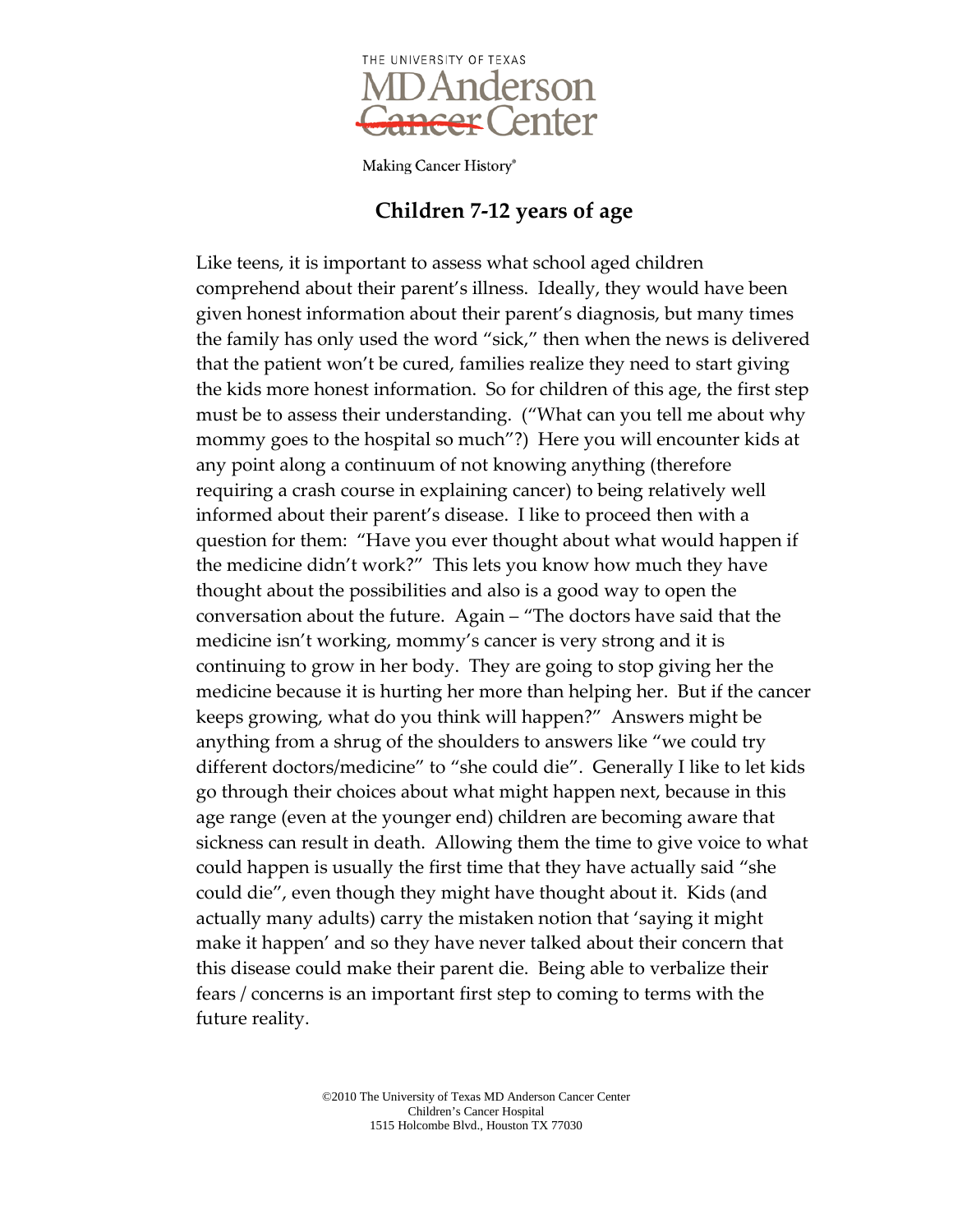

Sometimes, kids honestly have not thought about it the fact that their parent could die. The parent may have made an unexpected decline, or the child may have just been oblivious to the changes in the parent's demeanor as they progressed in their disease. Either way, this is still an important opportunity to bring kids to a common ground about what is currently happening with their parent's illness. Using real words is very important here. Using the word 'die' may seem abrupt or harsh, but using softer words to disguise the facts will only allow confusion and misperceptions to exist. If we say that "she might not make it", or "we might lose her", or "she could pass away" this does not help children to understand what is really occurring. Later, we might assume the children understood that the parent was dying, when in actuality they just assumed the parent wasn't going to make it home for the weekend, or that she would just stay in the hospital for a longer time (until they "found" her!) Again, stay with the facts: "The doctors have said that your mom's cancer can't be cured. They have told us that they think she is going to die" brings us to the point of our concern and doesn't allow for circular conversations going around the topic. I immediately follow this with another question for kids: "Do you know what it means when somebody dies?" Sometimes kids have had experiences with somebody dying but for many kids, in today's world of hi-tech medicines, they may not have experienced a death. "Dying means the body stops working. A person doesn't eat, or breathe, or have any more pain when they die".

These are not easy conversations to have. Children most likely will start to cry, or they may be unable to express any emotions at all. It is difficult to see them in such emotional pain, and yet, over and over I have talked with adults whose parents died when they were children and they were not told anything. They state that they wish they had known, to prepare and to try to understand beforehand, because most often after the parent dies the other adults in the family are too grief stricken to help the children understand what happened. Likewise, I revisit with children after these difficult conversations. When questioned about whether they wish the information had been kept from them, they tell me that they wish their parent wasn't so sick, but that they would not want that to be kept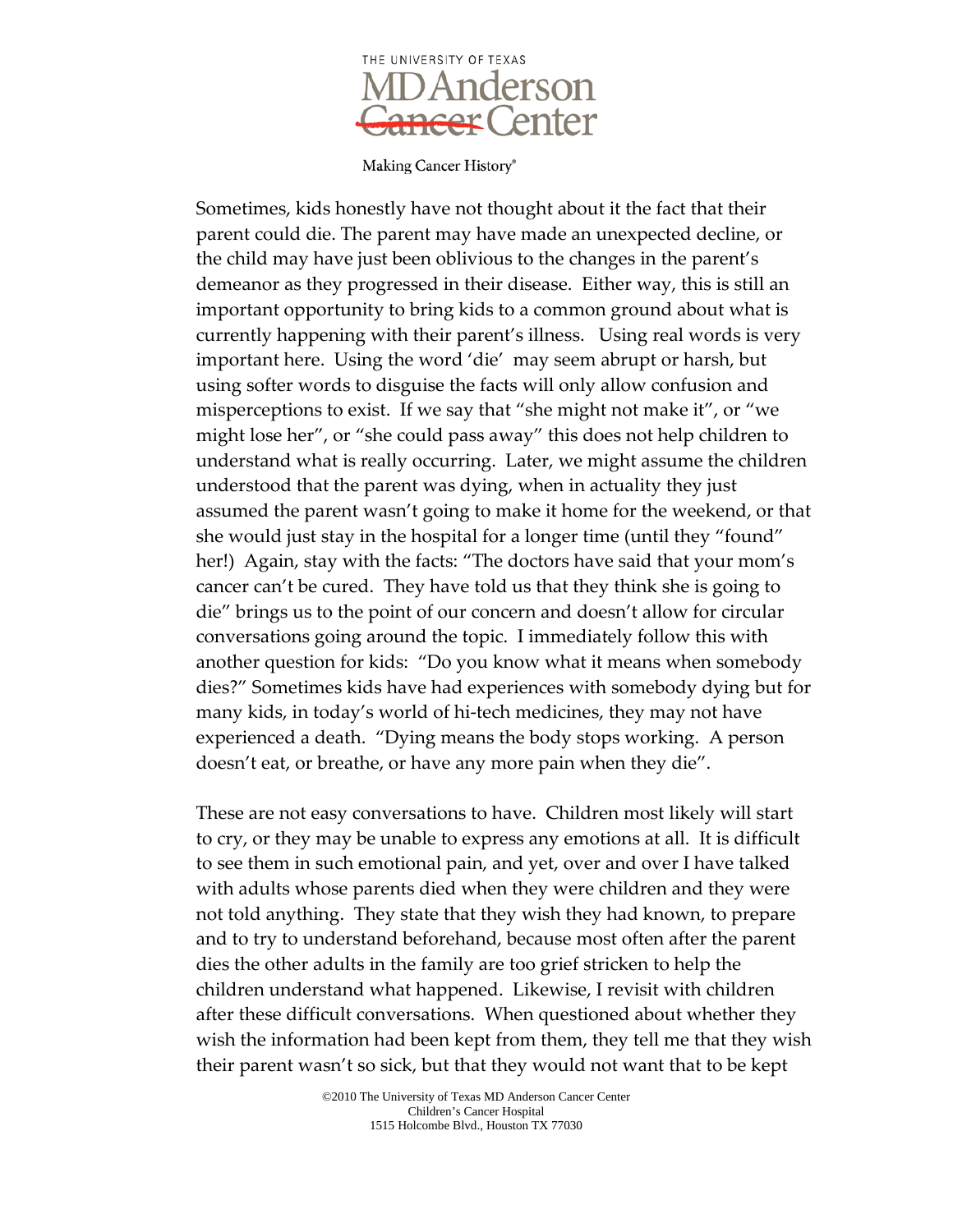

Making Cancer History®

secret. If possible, have these conversations several weeks (3-4) before the patient is expected to die. In families with multiple children, kids from 7 on up and teens should be given the information together, so opt for a time frame around 3- 4 weeks ahead of the patient's expected death for all of the children.

Much like the teenagers, kids of this age need to be reassured that they will be cared for. Where will the sick parent be from now on? (Home? Hospital? Hospice?) Who will take care of them after the parent dies –a particularly essential detail if this is a single parent family (make sure you discuss this information with the family prior to talking with the children). My experience with kids of this age is that they express their emotions for a time (20 – 30 minutes) but their attention eventually returns to more age appropriate activities (playing, books, video game). Like teens, they need time to process and a break from the high emotional toll.

## **Children Under 7 Years of Age**

It may seem unimaginable to tell young children, under the age of 7, that their parent is going to die. Yet, there are ways to prepare even such young children for the event that will change their lives forever. We first of all have to remember that, developmentally, children under 7 have a very limited perspective of time. "Forever" to them is tomorrow at 5:00pm. Giving them too much information ahead of time will only serve to confuse them. Generally, when there are very young children in the family and if there is ample time for preparation (days to weeks) I opt for a "back door" approach to preparing children. This entails, first of all, making sure that the children have been told about their parent's cancer. Covering the 3 C's will ensure that they are starting out with an accurate understanding of their parent's illness. Then later, in a separate conversation, introduce the topic of dying, but not linked to the parent's diagnosis. For example, "Remember when your friend's dog died (we saw that dead squirrel in the road, etc)? I was wondering if you knew what it meant when an animal or a person dies. Do you know?" Give children a chance to tell what *they* think it means. Then follow up with the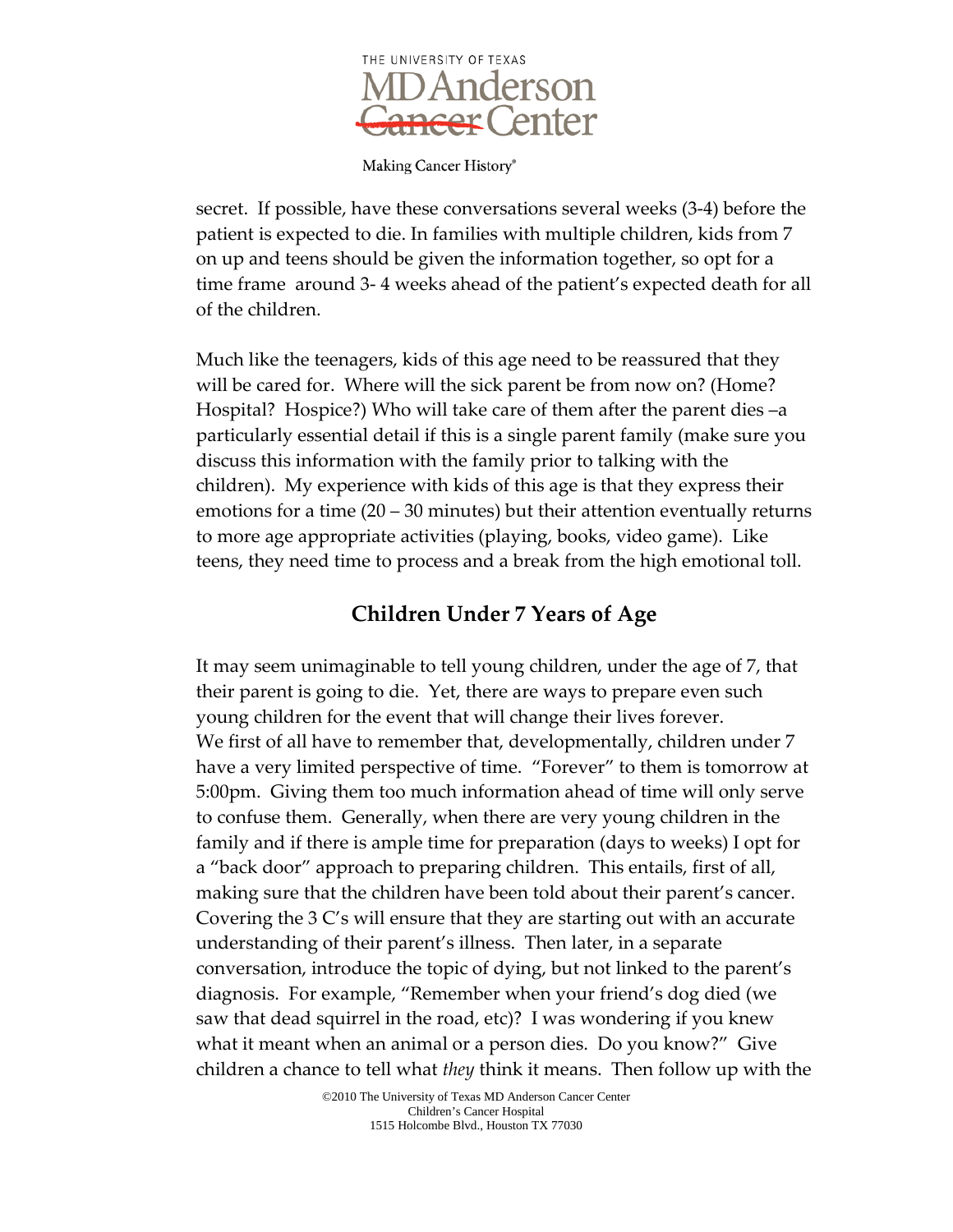

description discussed earlier ("it means the body stops working, that they don't breathe, or eat, or hurt".) Later, when the parent's condition has deteriorated and it is evident that they are going to die in the next few days, you can revisit the issue of dying and apply it to their parent. "Remember when we talked about what it means when somebody dies? Well, the doctors have said that is what is going to happen to Daddy. His cancer is too strong and the medicine can't make it better. Pretty soon Daddy's body will stop working and he won't live here with us anymore." The difference with such young children is their ability to understand time. Children think of death as an *event*, not a process. Even older children, to some extent, experience this perception. When we tell a child that someone is dying, they expect that it is happening *now,* not that it is a process slowly occurring. So, different from the older children discussed earlier, younger children really only need several days to prepare for this event. (However, if possible, if there is enough time, continue to reinforce to younger children how sick their parent is, that they can't do the things they used to do anymore.)

Younger children don't yet possess the ability to understand how this will affect them in the future; that is, they can't project into the future that this means dad won't be there next year when they start playing baseball or taking ballet. They are not able to comprehend the magnitude of the news they have been told. Young children will often be unsure how to respond to such news. If they are with older siblings, they will watch them for cues as to how to behave, and cry if the other kids cry. Allow them time for tears and encourage them that it is okay to cry, and it is also okay to play when they are ready.

In all of these cases, it is important to remember:

Children cannot be protected from their parent's death. Keeping information from them assures that they will grieve alone.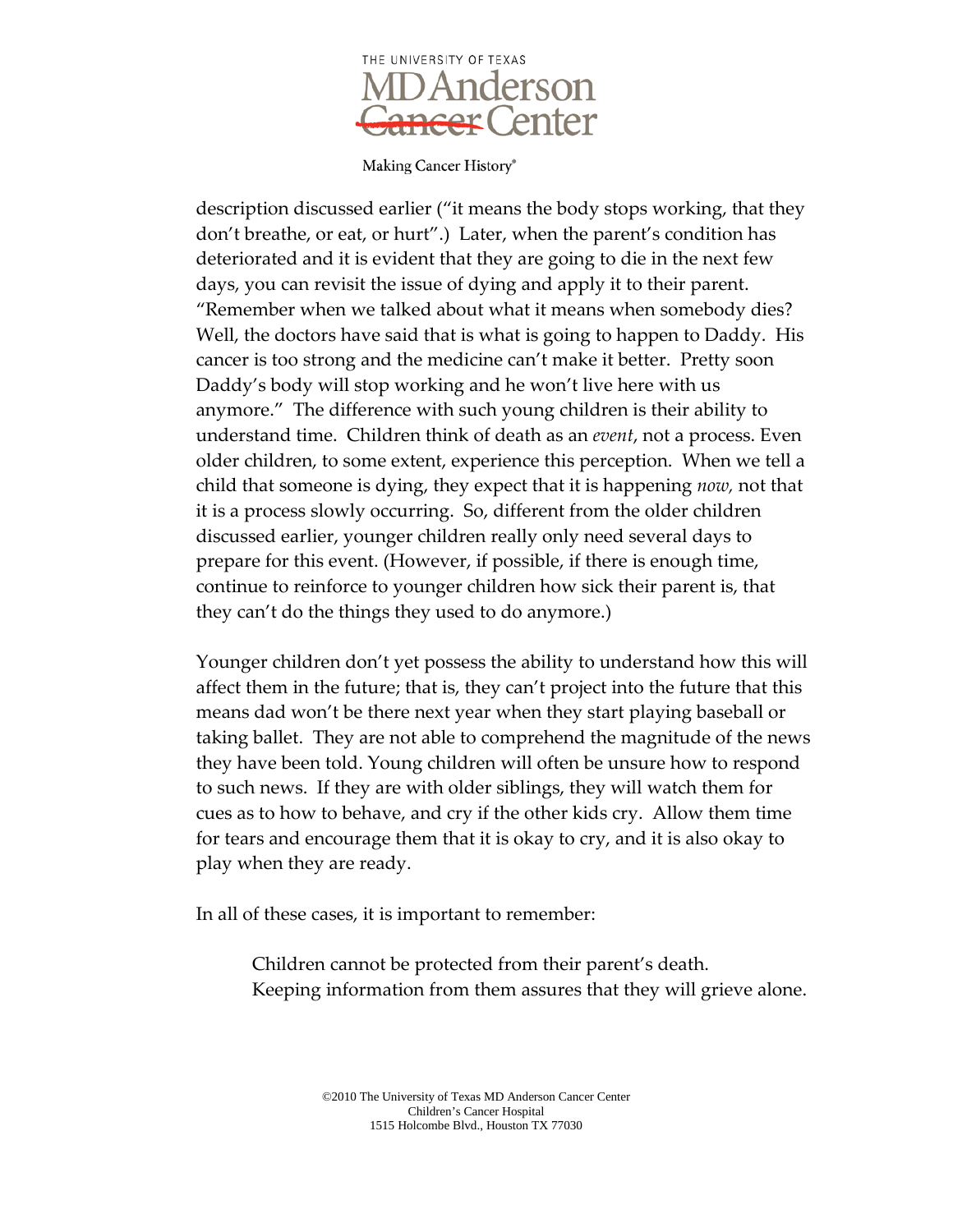

Giving children information only enhances their ability to cope with their parent's illness and their death. Without honest information, they are making up information to fill in the gaps of what they don't know.

# **Children's Grief**

Do children grieve? If we don't tell them something bad has happened, will they be protected from the sadness? Is children's grief different from adult grief?

As a Child Life Specialist, I remember during my internship (many years ago) hearing from an aging oncologist that kids didn't feel pain the same way adults feel pain. Absurd! We all know how ridiculous that mindset is – now – but there was a time when that was a popular misconception. The same belief still holds true with many people about how children grieve. The reality is that many times children's expression of grief is so different from an adult's expression, that people assume they aren't experiencing grief. Let's look at some of the specifics of children's grief and then examine it in more detail from a developmental viewpoint.

Probably the most important facet of children's grief as opposed to adult grief is that children grieve *in spurts.* Adults grieve in a linear way; that is, they get sad about an event or a death, and they stay sad. But children's grief is more cyclical as they only possess a limited capacity for such sadness. They tend to grieve for a short time, and then return to activities or friends that give a respite from the sadness. This can be distressing to older adults (i.e. grandparents) or conservative adults who hold strict views about how children should behave. A child returning to play with toys or a video game 20 minutes after being given news of a parent's death can bring about disapproving looks and comments from adults who don't understand the normal progression of children's grief. As professionals, working with families in these intense situations, we can help facilitate better understanding by presenting a more comprehensive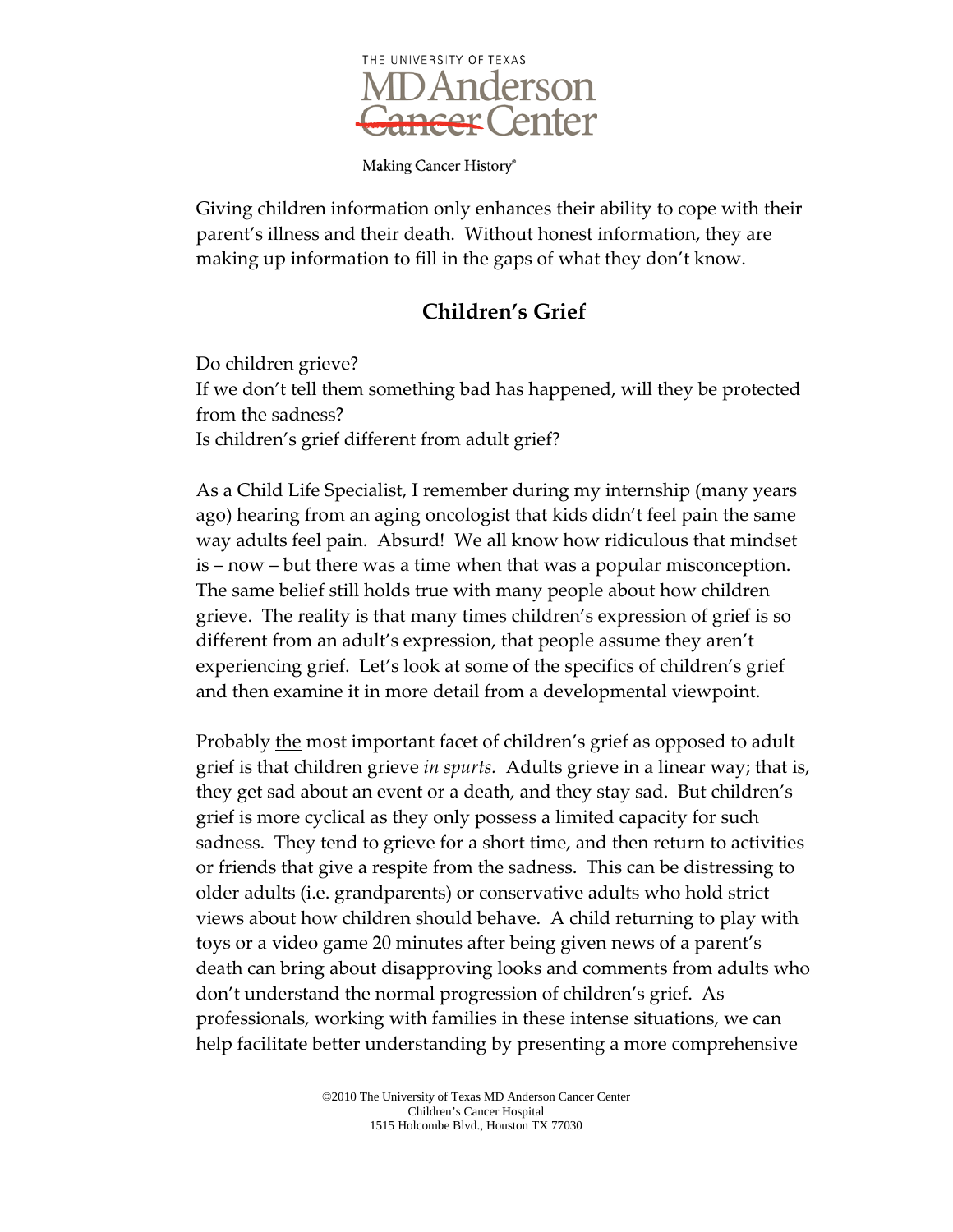

Making Cancer History®

education for adults about the nature of children's grief, what to expect and how it differs from adult grief.

"Developmental Re-grieving" is another common aspect of children's grief. In the cyclical nature of their grief, children will return to how they *view and interpret* that parent's death at different developmental milestones. This relates back to the cyclical nature of children's grief, in that they cycle in and out of their sadness. For example, a young girl who is 7 years old when her mom dies will relate to the aspect of her mom's absence as a 7 year old (mom isn't there to help her get dressed, to comb her hair or tuck her into bed like she used to). But when that 7 year old reaches different developmental milestones – *looks at the world in different eyes -* she will revisit her mother's death as to how it affects her now. As an 11 or 12 year old she will see the changes happening in her body and will miss that her mom isn't there to help her through this eventful time, and will, as she inches toward adolescence, recognize that her mom won't be there to help her with her first date, her prom, getting ready for high school/college. These are not things that a 7 year old conceives of but, as children change, they view the world in a different way. So too, will children revisit an important event that occurred earlier in their life, and reevaluate how it affects them now. In this way, although children's grief occurs in spurts, it can last over a longer period of time than adult grief, as children revisit their loss over a developmental span of time.

The way children understand death and express grief can be evaluated, like everything else, from a developmental perspective.

**Infants:** Infants will not know when a death has occurred; what they respond to, rather, is the stress of caregivers and the lack of consistency in caregivers. Although difficult when a primary caregiver (parent) dies, it is most important for infants to have a limited number of caregivers who can be consistent in their caring.

**Children 2-6 years old:** Young children do not understand the permanence of death. Cognitively, they are not able to comprehend the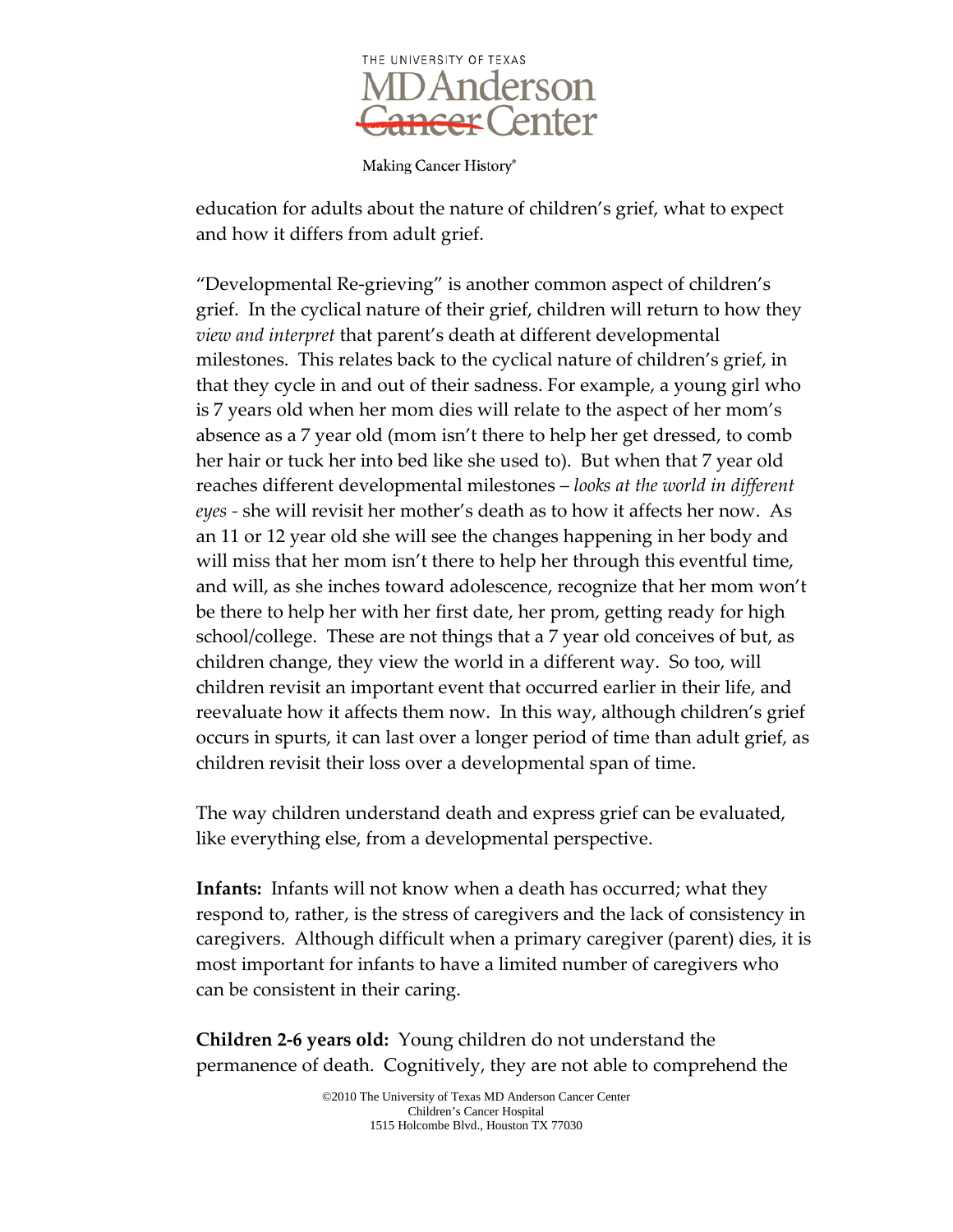

infinite nature of death. They live in the here and now and that is how they relate to events in their life. For this reason, even when children have been told that someone has died and isn't coming back, they will ask (sometimes over and over again) "when is Daddy coming home?" Young children might even repeat the information that their parent has died, but then a few short minutes later ask when he/she is coming home. Encouraging parents and caregivers to give a short, standard answer will help children to integrate the truth about their parent's absence ("remember, we talked about this. Daddy died and he isn't going to be with us anymore"). This may need to be repeated many times (think about how many times kids like to watch the same movies over and over again) for them to understand this new truth.

"Magical thinking" is another pitfall that affects young children as they process their grief. As egocentric as children are, they tend to assume responsibility for their parent's absence ("I must have been really bad for my mom to leave me"). Magical thinking persists through childhood, and it is an especially good reason for truthful explanations of a parent's death. After all, who would want their child to think that their parent disappeared willingly because of their bad behavior?

**Children 6-9 years old:** Magical thinking continues through these middle childhood years. Although cognitively more advanced, 6-9 year old children may still hold themselves responsible for a parent's absence. They need honest information and reassurance about what has happened to their absent parent.

Children of this age have an evolving understanding of the permanence of death, but it can be very fluid. Much like other aspects of children's maturity, there is no definite age when children grasp the concept of "forever". So there may need to be reassuring reminders (as mentioned earlier) if children ask about a parent's prospective return home. At this age, children will be also concerned about their other caregivers (if dad could die, then so might mom/grandmother). This is an initial understanding of universality – that death happens to everyone. While it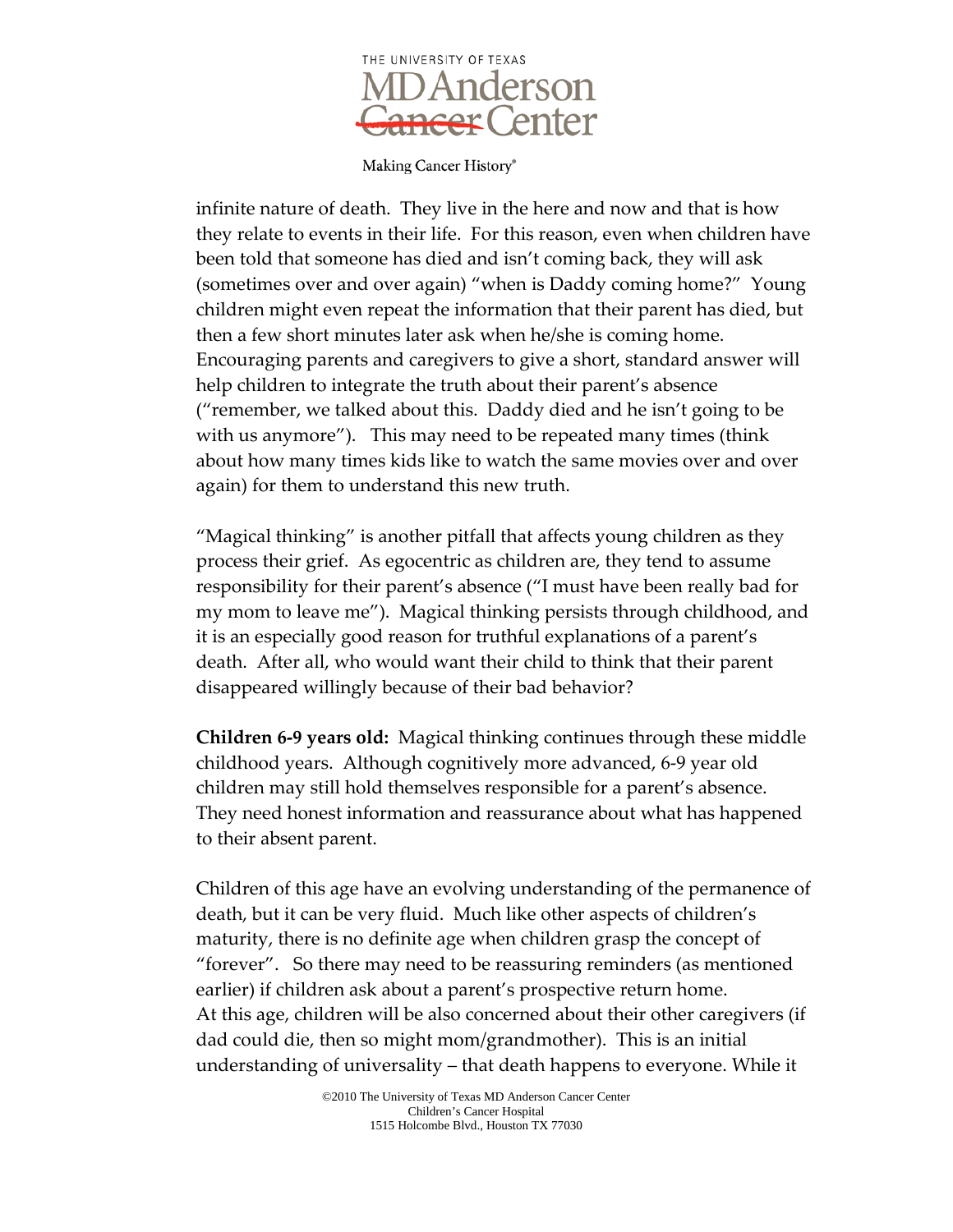

Making Cancer History®

isn't possible to promise that nothing will happen to anyone else, it is acceptable to tell children that their other parent/caregiver is healthy and they expect to live a long time.

**Children 9 – 12 years old:** At this pre-teen stage, children have attained an almost adult understanding of death, its permanence and its universality. Even these savvy pre-teens, though, can still have some remnants of magical thinking, albeit it is usually more sophisticated than younger children's thoughts. (I had an intelligent 12 year old tell me one time that her mom having to holler at her to clean her room could have lowered her immune system, thus making it easier for cancer to grow and kill her mom.) Children of this age might have a strong interest in what "happens" to a person after they die…like what happens to the body, what is the morgue like, how do we know someone is really dead? This is a function of their increased intellectual capacity and should be encouraged with honest answers instead of admonishments about the gruesome nature of the questions. After all, these are usually questions that many adults wonder about but are afraid to ask! Lastly, pre-teens are likely to see the loss of the parent in relationship terms, that is, how their life relationships will be altered by their parent's death ('my dad and I used to go fishing every Saturday, this was a very special time for us and now we won't be able to share that time any longer').

**Teenagers:** For many people working with families, teens are the hardest to help; because developmentally they are the least likely to share their fears and feelings. Teens will grieve the most like adults: they understand the universality and the permanence of death. Their responses often are stony silence, as they are unsure how to respond and honor the intense feelings they are experiencing. Additionally, teens, by nature of their invulnerability and altruism, may feel very violated by a death and philosophically wonder what is the use of doing things right, of getting good grades, etc, if you can die so young? This might be expressed as nonchalance - about everything - or as anger or guilt about not saying/doing something prior to the parent's death. (Allowing the teen open information about the parent's illness and time alone with their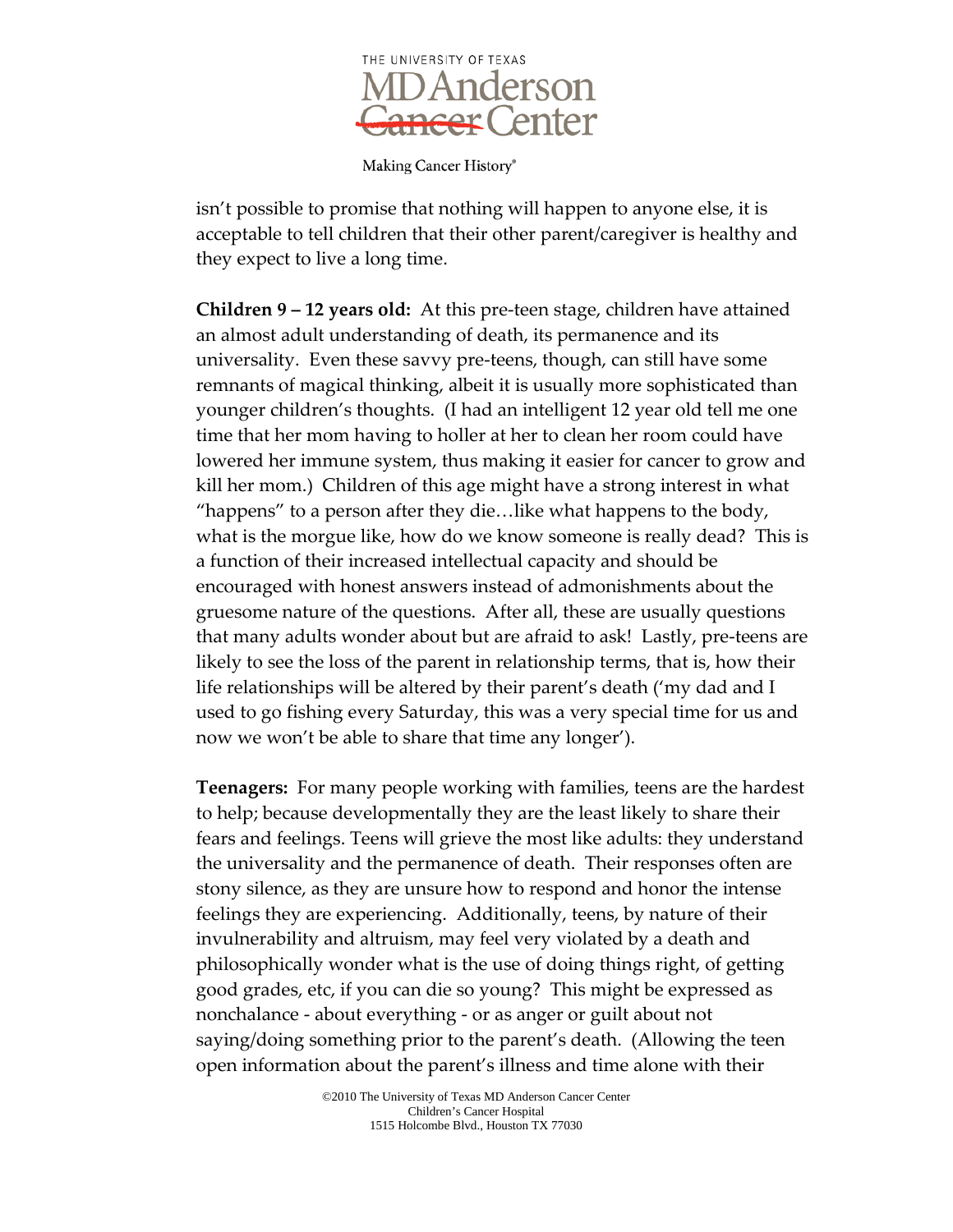

parent prior to their death can alleviate some of these feelings.) With teens it is most important to remember that developmentally their task is to separate from their parents. This means that, unlike younger children, parents are most likely not going to be a teenager's main source of support during a time of grief. However, it is important to check in with them and ask them who they do feel comfortable talking with? Are they sharing this experience with a friend (boyfriend/girlfriend), or a coach, aunt/uncle, parent of their best friend? Help them think about a safe person that they would feel comfortable confiding in.

Particularly with teens, it is important to talk about the feelings that they might experience in the future. Obviously they know about the sadness and sometimes even fear, but generally no one discusses the anger that might come about – even towards the deceased parent – perhaps weeks or months later. If teens don't know that anger at their parent is normal (for leaving them, for not being there for a special event), then when that anger surfaces they are going to feel anger *and* guilt about the anger, and will most likely not share it with anyone (after all, how would you tell someone that you are angry at your parent *who died*?) This can leave the teen in a very vulnerable position of intense feelings. Informing them early on that anger is normal can help them recognize they aren't a horrible child if and when those feelings materialize. Trying to help them navigate this experience as a growing-into adult is perhaps the most difficult part of helping grieving teens, for they still need the tender care like younger children but will often retreat at the thought of someone showering too much attention on them.

This is all very hard work. And the reality is, in the hospital, we only get to do bits and pieces of it. We are part of the journey only as long as the parent is visiting the clinic or the hospital, but obviously we can't follow every family home and continue the care after the parent dies. For this reason, helping families be educated about children's reactions to grief and possible resources is most important. Sometimes our work involves counseling the children, but because of the piecemeal nature of this work, it is imperative that we complete the educational component as well with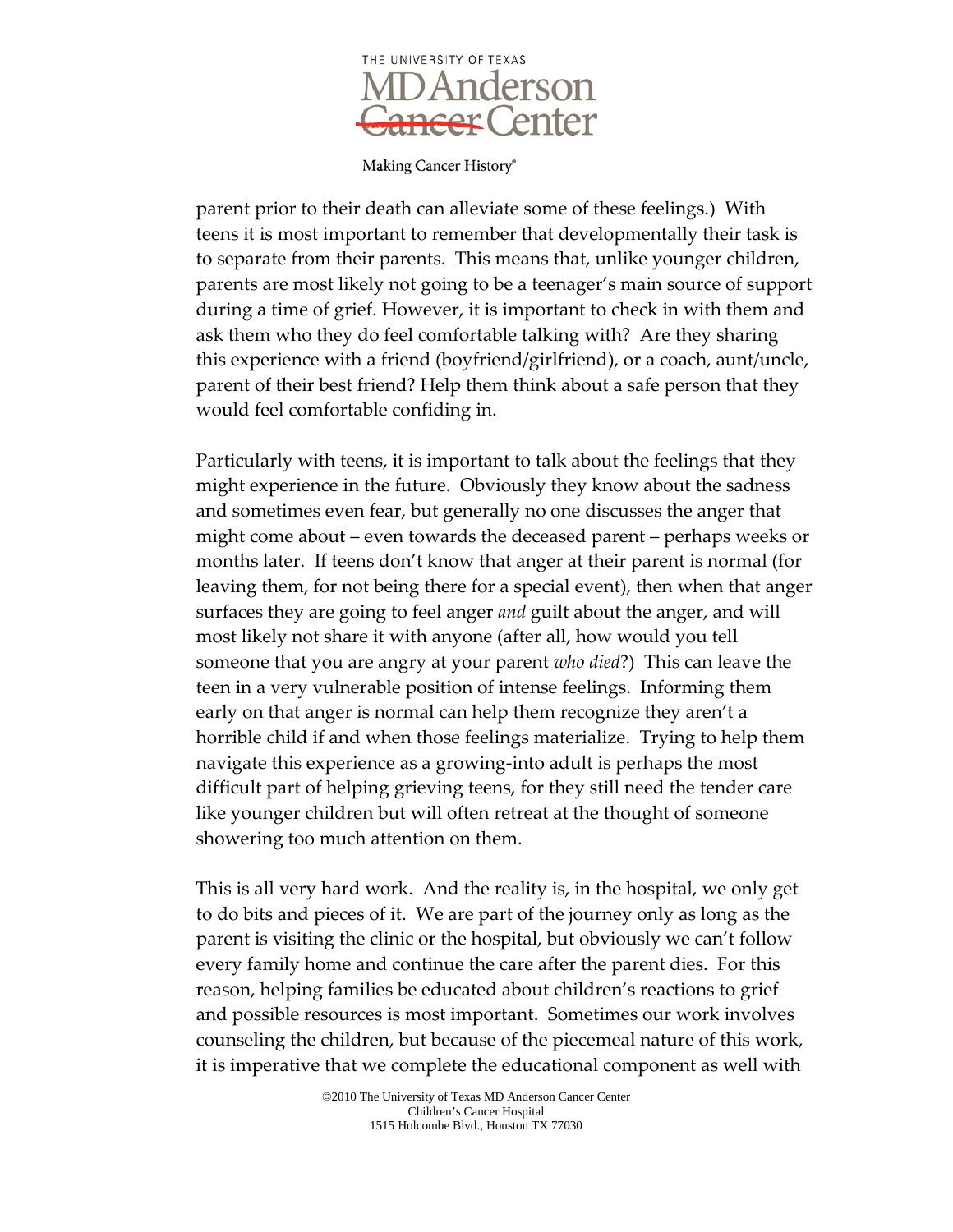

the other adult caregivers (surviving parent, grandparents, etc.) Schoolteachers, as well, need to be involved. Elementary and some secondary schools have counselors that can be of great assistance to children trying to assimilate back into the school routine.

Additionally, there are Children's Grief Centers who specialize in helping children understand, process and honor their feelings of grief. In the United States, the Dougy Center has a training program that is the hallmark of a good children's grief center [\(www.dougy.org\)](http://www.dougy.org/). Grief centers base their program on developmentally appropriate groups, where children learn that they are not the only kids their age who have suffered such an experience, where they learn to understand what it is that they feel, and how to express their grief in a healthy manner. Most of these groups are free to the participants, and are funded by community donors and foundations. These groups can be a great asset for families and if available, referrals should be made for families. If they aren't available, we – as professionals – have a responsibility to encourage families to seek some sort of counseling, whatever is available in their community.

As I've discussed the developmental approach to helping families when a parent is diagnosed with cancer, I hope that you can appreciate the unique contribution that child life specialists can play in assisting these families. By our training and experience, we look at children and assess their comprehension of circumstances in terms of their developmental level. As the medical and psychosocial model has expanded in the last 40 years to completely embrace the unique aspects of pediatric patients (and their siblings), so now do I believe the next frontier is including *all children* who are touched by an illness in the family. As we begin to challenge the previous perception that children don't need to know the facts about a parent's diagnosis or impending death, we will encounter resistance. Overall, though, we will find grateful families and salvaged spirit in the young children that we encounter.